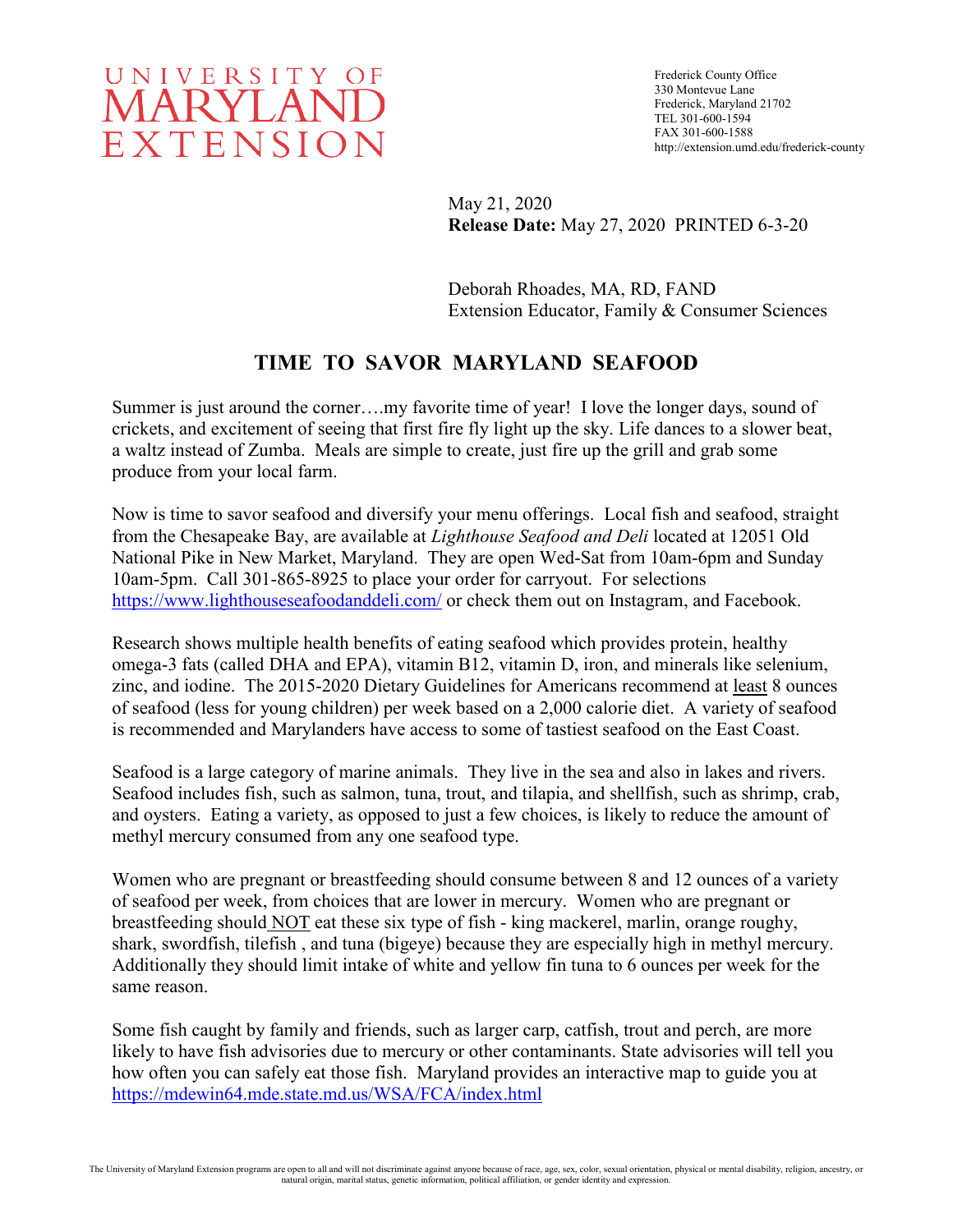The Food and Drug Administration published this chart to guide consumers. Make a copy to post inside your kitchen cabinet for reference or take a photo to access on your phone.

| <b>Best Choices</b><br><b>EAT 2 TO 3 SERVINGS A WEEK</b>                                                                                                                                                                                                                                                                                                                                                                       |                                                                                                                                   |                                                                                                            | <b>to Good Choices</b><br><b>EAT 1 SERVING A WEEK</b>                                                                                     |                                                                                                                                                                |                                                                                                                                               |
|--------------------------------------------------------------------------------------------------------------------------------------------------------------------------------------------------------------------------------------------------------------------------------------------------------------------------------------------------------------------------------------------------------------------------------|-----------------------------------------------------------------------------------------------------------------------------------|------------------------------------------------------------------------------------------------------------|-------------------------------------------------------------------------------------------------------------------------------------------|----------------------------------------------------------------------------------------------------------------------------------------------------------------|-----------------------------------------------------------------------------------------------------------------------------------------------|
| Anchovy<br>Atlantic croaker<br><b>Atlantic</b><br>mackerel<br><b>Black sea bass</b><br><b>Butterfish</b><br>Catfish<br>Clam<br>Cod                                                                                                                                                                                                                                                                                             | Herring<br>Lobster.<br>American<br>and spiny<br>Mullet<br>Oyster<br>Pacific chub<br>mackerel<br>Perch.<br>freshwater<br>and ocean | <b>Scallop</b><br>Shad<br>Shrimp<br>Skate<br>Smelt<br>Sole<br>Squid<br><b>Tilapia</b><br>Trout, freshwater | Bluefish<br><b>Buffalofish</b><br>Carp<br>Chilean sea bass/<br>Patagonian<br>toothfish<br>Grouper<br>Halibut<br>Mahi mahi/<br>dolphinfish | Monkfish<br>Rockfish<br>Sablefish<br>Sheepshead<br><b>Snapper</b><br>Spanish mackerel<br><b>Striped bass</b><br>(ocean)<br><b>Tilefish (Atlantic</b><br>Ocean) | Tuna, albacore/<br>white tuna,<br>canned and<br>fresh/frozen<br>Tuna, yellowfin<br>Weakfish/<br>seatrout<br>White croaker/<br>Pacific croaker |
| Crab<br>Crawfish                                                                                                                                                                                                                                                                                                                                                                                                               | Pickerel<br>Plaice                                                                                                                | Tuna, canned<br>light (includes<br>skipjack)                                                               | <b>Choices to Avoid</b><br><b>HIGHEST MERCURY LEVELS</b>                                                                                  |                                                                                                                                                                |                                                                                                                                               |
| Flounder<br>Haddock<br>Hake                                                                                                                                                                                                                                                                                                                                                                                                    | Pollock<br>Salmon<br>Sardine                                                                                                      | <b>Whitefish</b><br>Whiting                                                                                | King mackerel<br><b>Marlin</b><br>Orange roughy                                                                                           | <b>Shark</b><br>Swordfish                                                                                                                                      | <b>Tilefish</b><br>(Gulf of Mexico)<br>Tuna, bigeye                                                                                           |
| * Some fish caught by family and friends, such as larger carp,<br>www.FDA.gov/fishadvice<br>catfish, trout and perch, are more likely to have fish advisories<br><b>U.S. FOOD &amp; DRUG</b><br>United States<br>Environmental Protection<br><b>FDA</b><br>due to mercury or other contaminants. State advisories will tell<br><b>ADMINISTRATION</b><br>www.EPA.gov/fishadvice<br>you how often you can safely eat those fish. |                                                                                                                                   |                                                                                                            |                                                                                                                                           |                                                                                                                                                                |                                                                                                                                               |

Here are some seafood recipes to try. For dessert try my lemon pie!

## **CRAB QUESADILLAS**

1 pound crab meat, cartilage and shell removed Vegetable cooking spray 1 cup onion, chopped 1/3 cup red bell pepper, chopped 1/3 cup green bell pepper, chopped 1/4 cup lite cream cheese 3 tablespoons jalapeno chilies, diced 2 tablespoons lite mayonnaise 2 teaspoons lemon juice 1 tablespoon parsley, minced 1/4 teaspoon black pepper 10 flour tortillas 1 cup tomatoes, diced 5 ounces low-fat Monterey Jack, cheese, shredded

Coat a nonstick skillet with vegetable cooking spray. Sauté onion and bell peppers 1-2 minutes. Add cream cheese and jalapeno chilies. Remove from heat and stir the cheese to soften. Mix mayonnaise, lemon juice, parsley, and pepper. Stir into onion mixture. Gently stir in the crab meat. Spread crab mixture on half of each tortilla. Sprinkle with tomato and cheese. Fold tortillas in half and press firmly. Place on greased cookie sheet. Bake at  $350^{\circ}$  for 6-8 minutes. Cut into wedges and serve with salsa. Serves 10. Note—could heat on the grill too.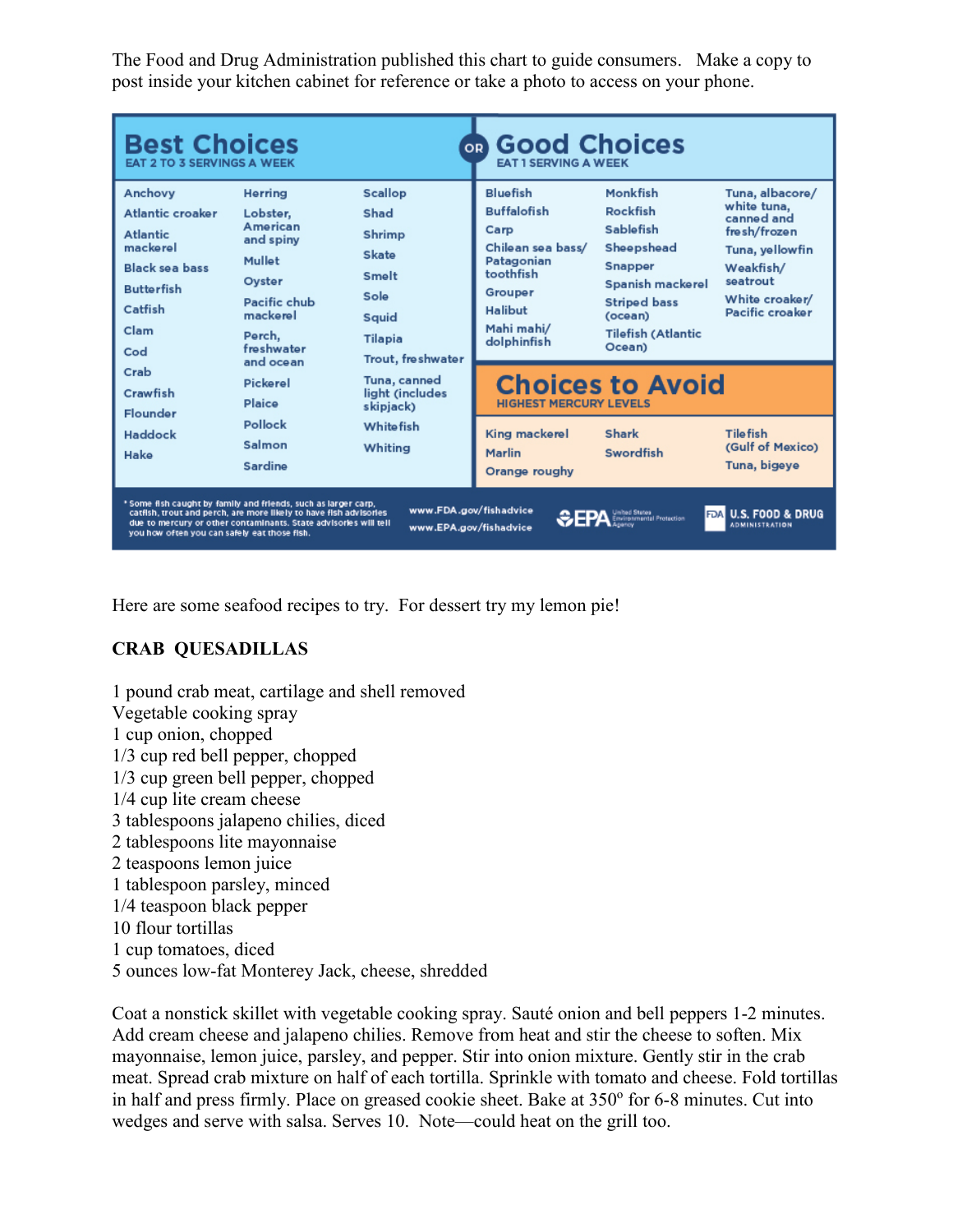### **ORZO PASTA SALAD WITH CRABMEAT**

**Vinaigrette:** 2 1/2 cups prepared red wine vinaigrette 2 cloves garlic, finely chopped 4 tablespoons finely chopped fresh thyme (or 2 Tbsps. dried) 4 tablespoons finely chopped fresh basil (or 2 Tbsps. dried)

**Salad:** 16 ounces orzo pasta, cooked al dente, rinsed and drained 1 to 1 1/2 pounds crabmeat, shell and cartilage removed 2 yellow bell peppers, seeded and finely diced 1 red bell pepper, seeded and finely diced 2 medium tomatoes, coarsely chopped 2 bunches fresh basil, cut into thin strips 1/2 cup reduced-fat feta cheese, crumbled

*To prepare vinaigrette*: whisk together all ingredients in a medium bowl. Set aside. *To prepare salad*: In a large bowl, place cooked orzo pasta. Add crab, yellow and red peppers, tomatoes, basil, and feta. Toss salad with 2/3 of the vinaigrette, reserving the rest. Chill the dressed salad for at least 2 hours to let the flavors develop. At serving time, check salad for flavor and add more dressing if necessary. Serves 8-10.

#### **GINGERED-GLAZED SHRIMP KABOBS**

1 1/4 pounds fresh or frozen large shrimp in shells 1 cup bottled barbecue sauce 2/3 cup unsweetened pineapple juice 2 tablespoons cooking oil 4 teaspoons grated gingerroot or 1 1/2 teaspoons ground ginger 1/4 of a fresh pineapple, cut into wedges

Thaw shrimp, if frozen. For sauce, stir together barbecue sauce, pineapple juice, oil, and gingerroot in a medium bowl. Set aside.

Peel and devein shrimp, leaving tails intact. Thread shrimp onto 6 long skewers; brush with sauce. Grill shrimp on rack of an uncovered grill directly over medium-hot coals for 10 to 12 minutes or till opaque, turning once halfway through grilling time and brushing with sauce the last 2 minutes of grilling.

Thread pineapple wedges onto 3 long skewers. Add pineapple skewers to grill for the last 5 minutes of cooking; turning once and brushing with sauce halfway through grilling time.

Heat remaining sauce to boiling; serve with shrimp  $\&$  pineapple for dipping. Store remaining sauce, covered, in refrigerator for up to 1 week. Makes 6 servings.